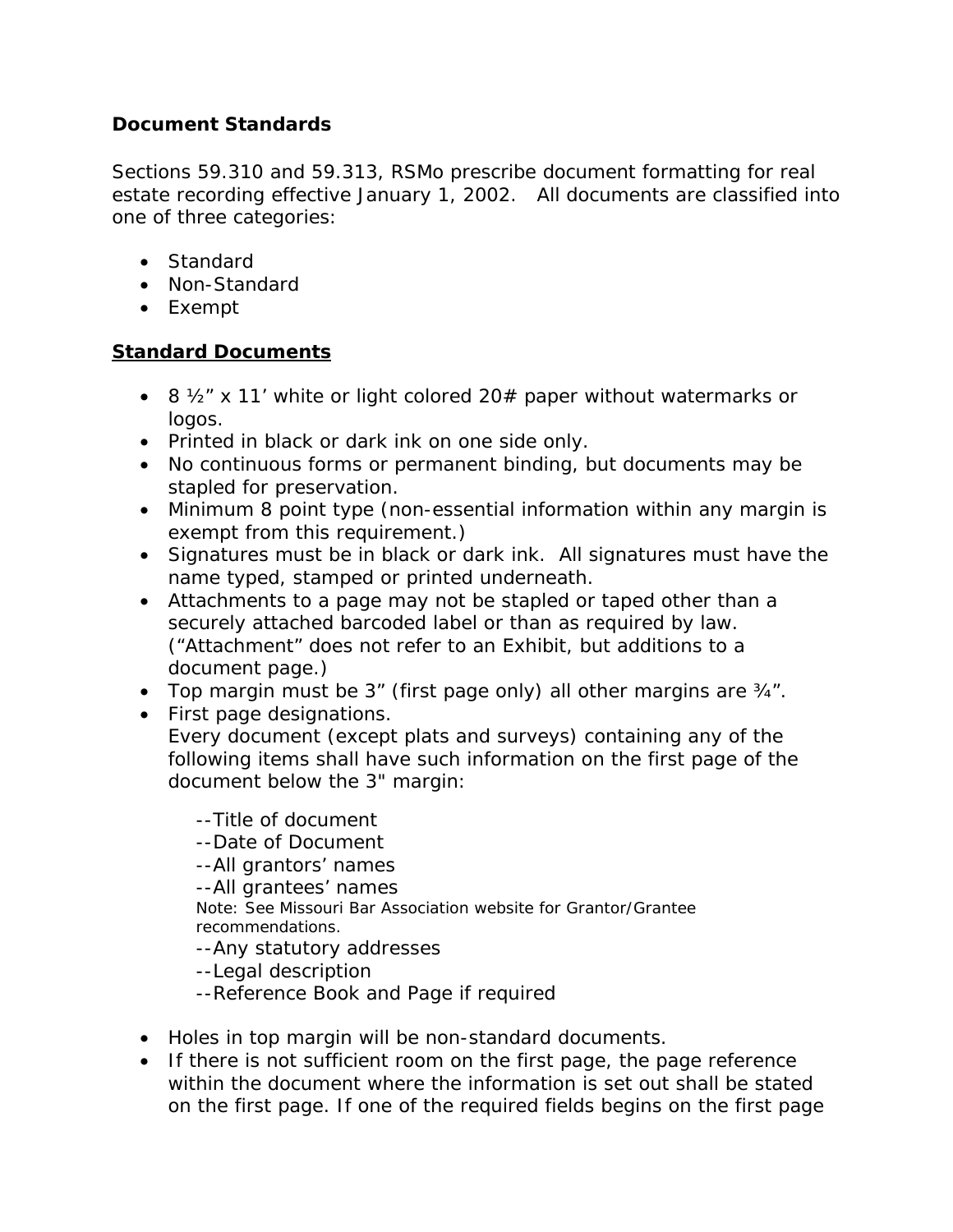and continues uninterrupted to subsequent pages, this meets the first page requirement.

# *Non-Standard Documents*

- These documents do not meet the standardization requirements.
- To record this document an additional \$25.00 fee will be added
- A non-standard document cover page will be added to the front of this document at no additional charge and will be numbered.

#### *Exempt Documents*

These documents are Exempt from the standardization requirements. They are as follows:

- Documents signed prior to January 1, 2002
- Military separation papers
- Documents executed outside the United States
- Certified copies of documents, including birth and death
- Any document where one of the original parties is deceased or incapacitated
- Judgments or other documents formatted to meet court requirements
- Fixture filings on the National Approved U.C.C. Forms

An Exempt Document cover page will be added to the front of this document at no additional charge and will be numbered.

# *Designations*

Grantors and grantees must be designated in order to be indexed. There is not limit as to combinations or exclusions, but must include the words 'grantor' or 'grantee'. Note: It is the filer's or preparer's responsibility to make the designations.

- Statutory addresses must be designated.
- The address of the property shall not be accepted as a legal description
- Book and page references required on certain documents, ie. Release deeds, assignments, etc. must be designated.